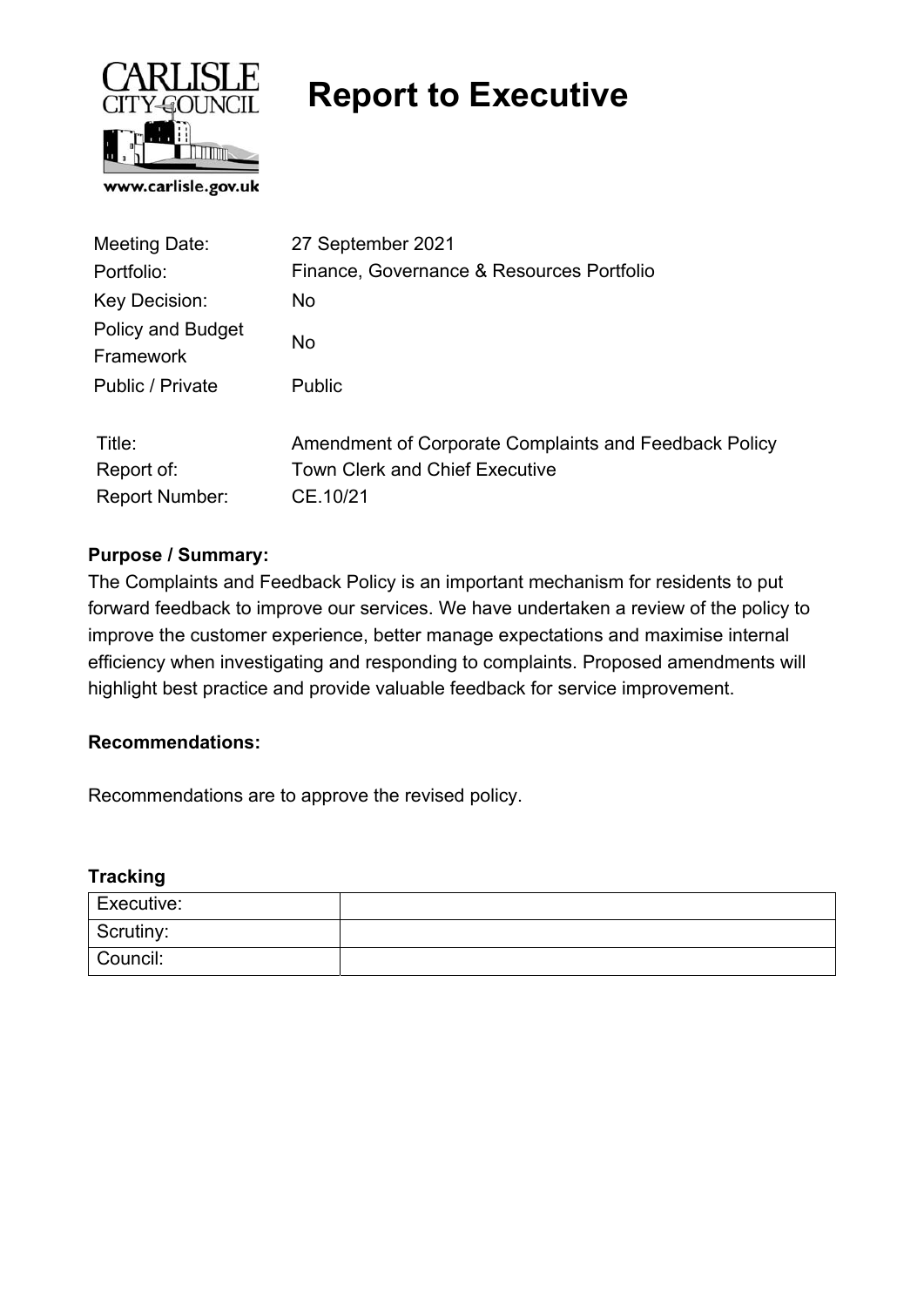#### **1. BACKGROUND**

- **1.1** Since the outbreak of Covid-19, we have seen a significant increase in complaints, particularly for residential issues as people spend more time at home. In 2020/21 we investigated 49 Corporate complaints compared to 22 in 2019/20.
- **1.2** For over 20% of the 49 corporate complaints, we couldn't approach the substantive issue or reach an appropriate resolution through the corporate complaints process, for the following reasons:
- **1.2.1** Planning Decisions The Corporate Complaints process does not have the mechanism to overturn planning decisions. Complaints are processed on the accusation of an officer(s) acting outside of policy legislation. When investigations have found that this is not the case, the complaint then returns to the substantive issue of a disagreement of committee decisions. The correct way to challenge planning decisions is by judicial review.
- **1.2.2** Adherence to Legislation or Policy Where the council has taken any action required by any associated legislation council approved policy. Examples include enforcement action for Covid related offences or Council Tax charges. The Complaints Policy can gather feedback and disseminate it accordingly, but in instances where officers cannot act in any other way, processing comments as a corporate complaint has no benefit to either party.
- **1.3** Under the current policy, complainants can escalate their complaint without justification. There is no trigger within the policy to challenge this. Whilst it is crucial that any complaint is properly investigated with any improvements identified and actioned, in instances where we cannot resolve the substantive issue, as evidenced above, continued escalation serves no purpose. Responses at each stage draw the same conclusion which causes additional frustration to the complainant.
- **1.4** The proposed amendments are in line with feedback we have received from the Local Government Ombudsman. Our Annual Review Letter stated that the Ombudsman received four complaints after passing through our Corporate Complaints Policy. Only one of these complaints had an initial investigation opened, which was quickly closed, ruling in our favour. The remining three complaints were not investigated. The Ombudsman concluded, for each complaint, that the complaints did not merit further investigation and stated specifically that, "It would not be a good use of public resources to investigate".
- **1.5** The proposed amendments to the Feedback and Complaints Policy will ensure that our resources are used more efficiently when investigating and implementing improvements. Customers will have access to a policy that is more defined which will control expectations of the resolutions we can offer. Proposals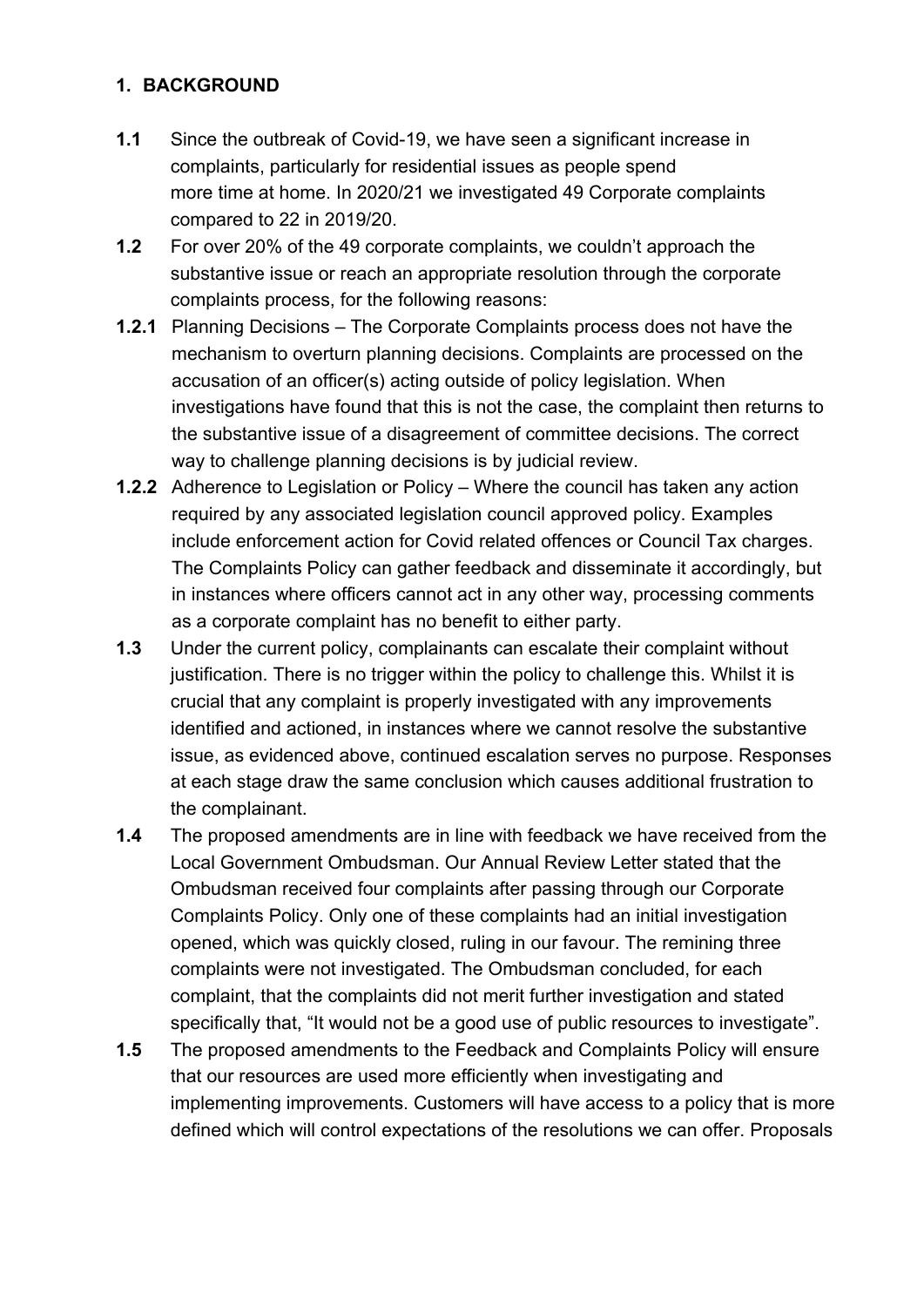will also provide the council with more accurate data on where to commit resource for improvements in the long term.

#### **2. PROPOSALS**

- **2.1 Amended Acknowledgements** will provide customers with clear advice, including:
- **2.1.1** Complainants will be provided with timescales and a copy of the Feedback and Complaints Policy to reference throughout the process.
- **2.1.2** In instances where comments fall outside the scope of the Corporate Complaints process because other, more appropriate, appeals pathways exist, the appeals pathways will be provided.
- **2.1.3** In instances where comments fall outside the scope of the Corporate Complaints Policy because we cannot approach the substantive issue (See 1.2.1 & 1.2.2), the customer will receive and informal response within 15 working days.
- **2.1.4** In either case of 2.1.2 or 2.1.3, somebody needs to be authorised to take the decision that the comments fall outside the scope of the Complaints process. It is suggested that the Leader's Scheme of Delegation already delegates responsibility for management of the Council's customer services to the Town Clerk and Chief Executive. This responsibility falls within that delegation and can be sub-delegated by the TCCE to another officer or group.
- **2.2 Informal Responses** are a new addition to the policy. This will provide the complainant with a full response as to why we cannot approach the substantive issue and describe any actions we can take. It is understood that despite not being able to resolve the issue, the customer may still be frustrated. We will demonstrate that we take all feedback seriously and will take the time to listen. Informal responses cannot be escalated unless any investigating officer finds the council is at fault. In this instance comments will progress through the Corporate Complaints process.
- **2.3 Complaint Escalation** has been amended to give the council more control of the complaint handling process. Complainants will be asked to give reasons for complaint escalation. These may be to challenge any perceived inaccuracy or omission from previous complaint responses. Should any investigation find the council was not at fault, or no further practicable action can be taken, we can justifiably stop the complaint escalating and choose not to investigate further. This is in line with the Local Government Ombudsman processes (see 1.4).
- **2.4 Stage 4** of the Corporate Complaints Process has been removed. In the current policy, stage 4 signposts complainants to the Local Government Ombudsman.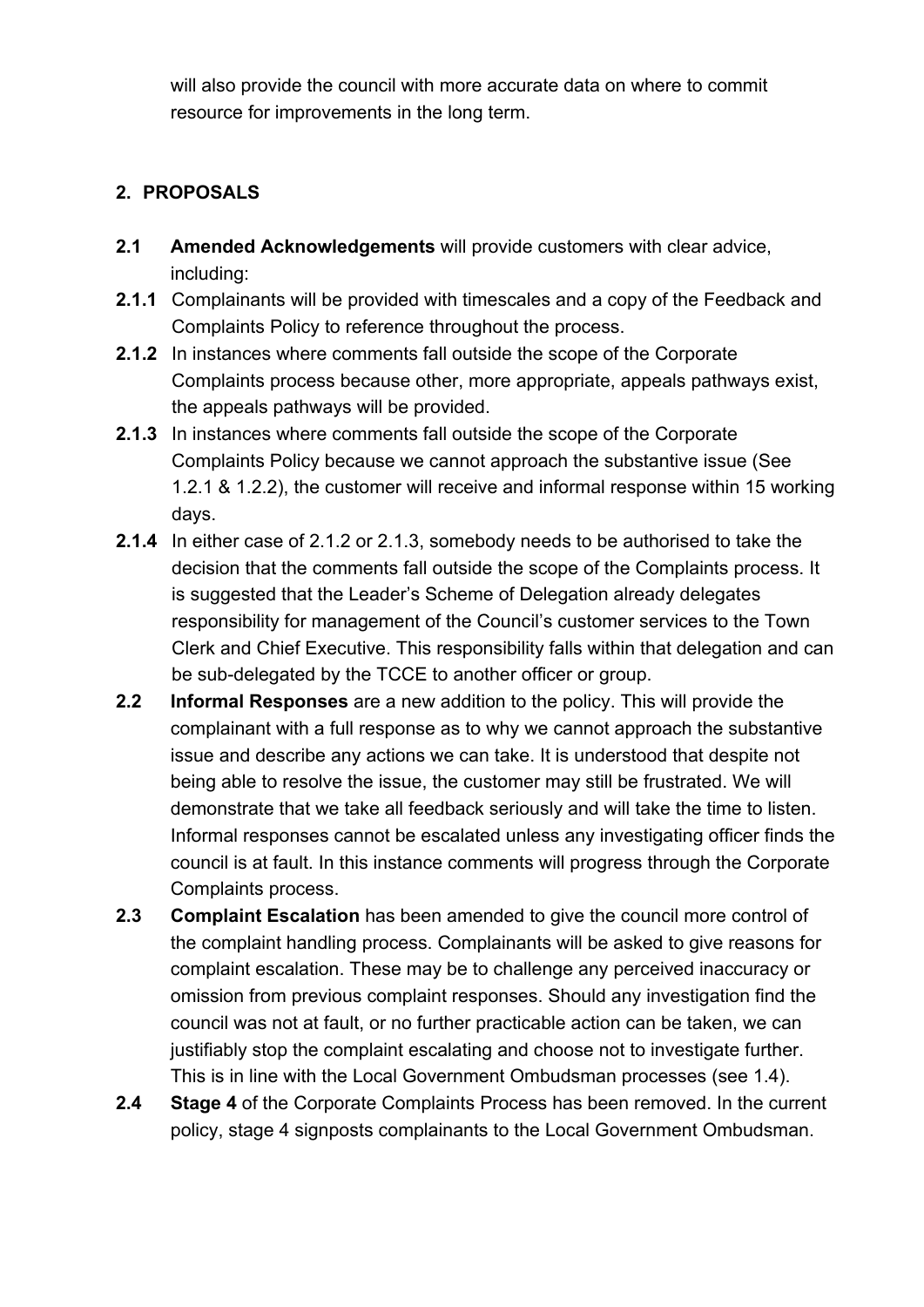Justifiably halting complaint escalation still gives the customer the option of progressing their complaint to the Local Government Ombudsman, but the complaint may not have progressed through all stages of our Corporate Complaints Process.

#### **3. RISKS**

**3.1** No significant risks have been identified

#### **4. CONSULTATION**

- **4.1** Service Managers have been consulted and offered comments on the proposed amendments
- **4.2** Committee Services have been consulted and provided comments
- **4.3** Information Governance have been consulted and offered comments
- **4.4** Amendments were written in collaboration with Legal Services
- **4.5** Proposals have been approved by SMT

#### **5. CONCLUSION AND REASONS FOR RECOMMENDATIONS**

- **5.1** A defined Corporate Complaints and Feedback Policy will control customer expectation and improve the customer experience
- **5.2** More control of the Corporate Complaints Process represents efficient use of public resource
- **5.3** Customers are signposted to appropriate appeals processes more efficiently
- **5.4** Protection for officers from unwarranted accusations, both personal and professional
- **5.5** Improved data for ongoing performance improvement

#### **6. CONTRIBUTION TO THE CARLISLE PLAN PRIORITIES**

**6.1** Upholds the Councils values of being Clear, Committed and Confident

| <b>Contact Officer:</b> | <b>Matthew Ward</b> | Ext: 07917645850/ |
|-------------------------|---------------------|-------------------|
|                         |                     | 7214              |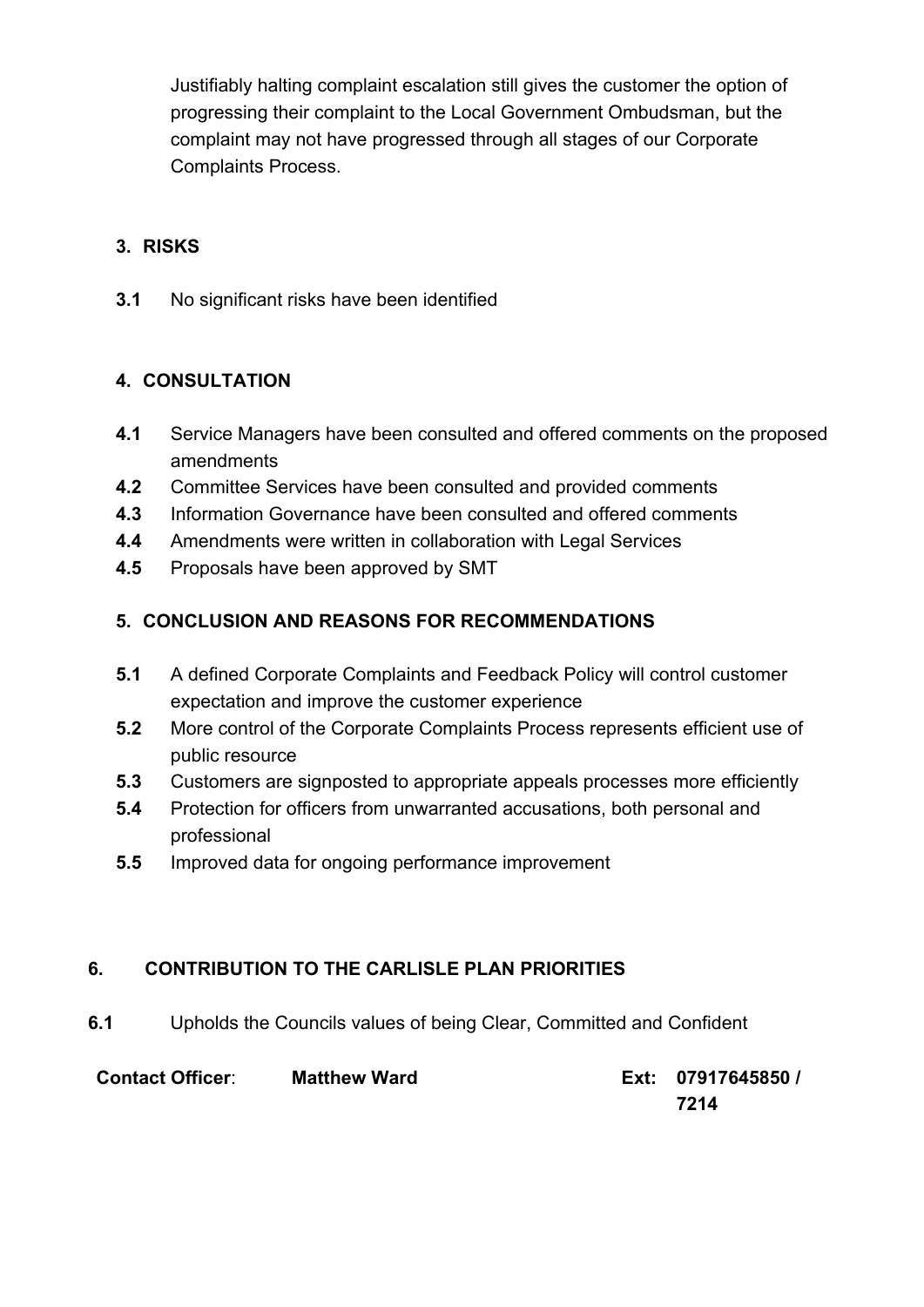**Note: in compliance with section 100d of the Local Government Act 1972 the report has been prepared in part from the following papers:** 

**• None** 

#### **CORPORATE IMPLICATIONS:**

**LEGAL –** The Council is required to set out how it will deal with complaints and feedback from customers and stakeholders. This report attaches the proposed amended procedure that will be followed and sets out the reasons for those amendments. Given the importance of customer relations, it was considered that this should be considered by the Executive before adoption.

**PROPERTY SERVICES –** No Property Services Implications

**FINANCE –** There are no explicit financial implications as a result of the changes to the Complaints and Feedback Policy that cannot be accommodated within base budgets. **EQUALITY –** None

**INFORMATION GOVERNANCE –** It is acknowledged that the Policy refers to the handling of data protection and freedom of information concerns, and this is supported to ensure customers are aware of the appropriate channels available to them to resolve associated issues.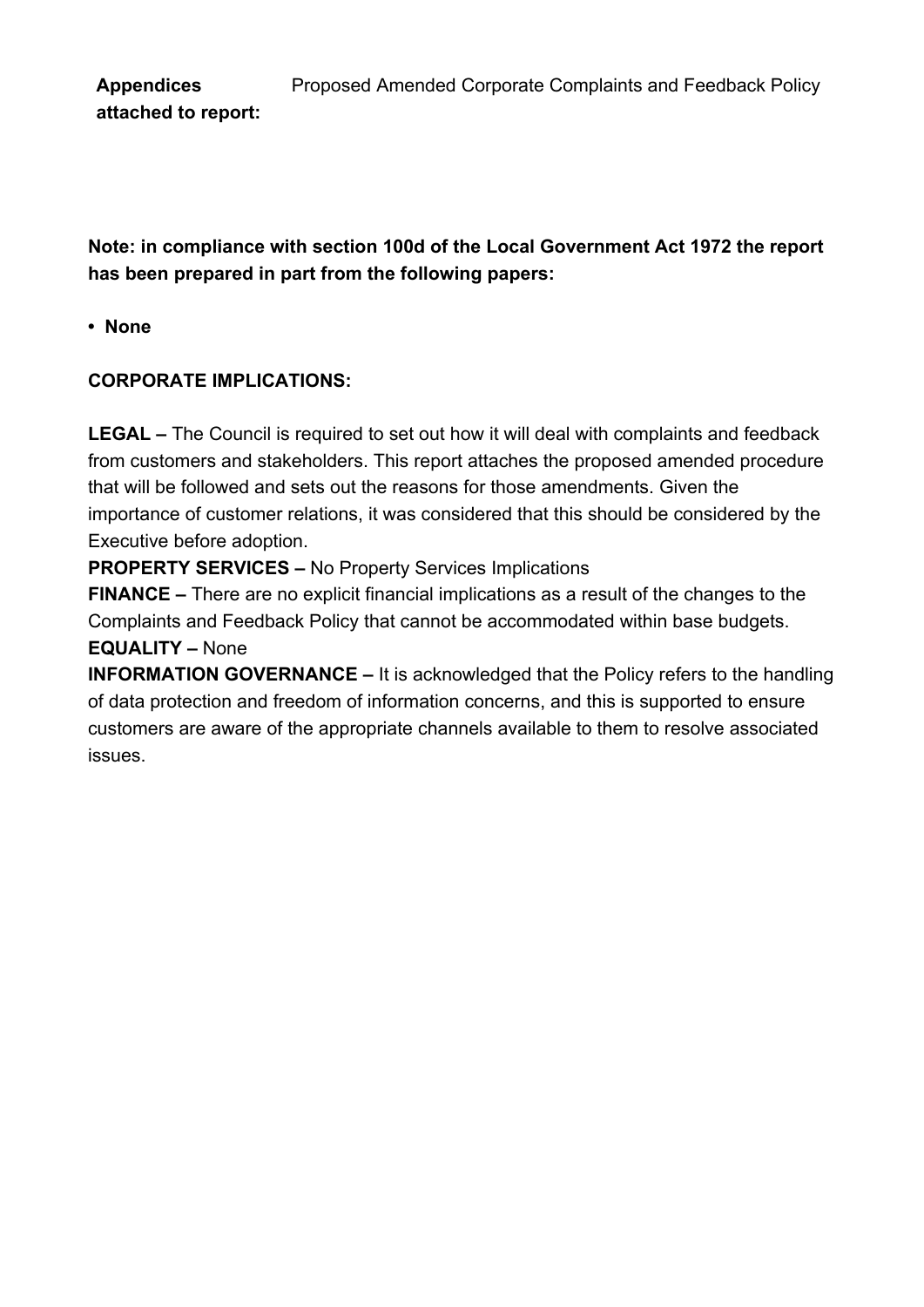

# Corporate Complaints and Feedback Policy

#### **METADATA**

| Audience                  | Carlisle City Council and Residents                                                                           |
|---------------------------|---------------------------------------------------------------------------------------------------------------|
| Creator                   | <b>Customer Services</b>                                                                                      |
| Date to be Issued         |                                                                                                               |
| Date of Next Review       |                                                                                                               |
| Description               | The document details how the City Council deals with<br>complaints, compliments and general customer feedback |
| Disposal                  | N/A                                                                                                           |
| Format                    | <b>MS Word 2010</b>                                                                                           |
| Version                   | 1.2                                                                                                           |
| <b>Supersedes Version</b> | 1.1                                                                                                           |
| Title                     | <b>Complaints and Feedback Policy</b>                                                                         |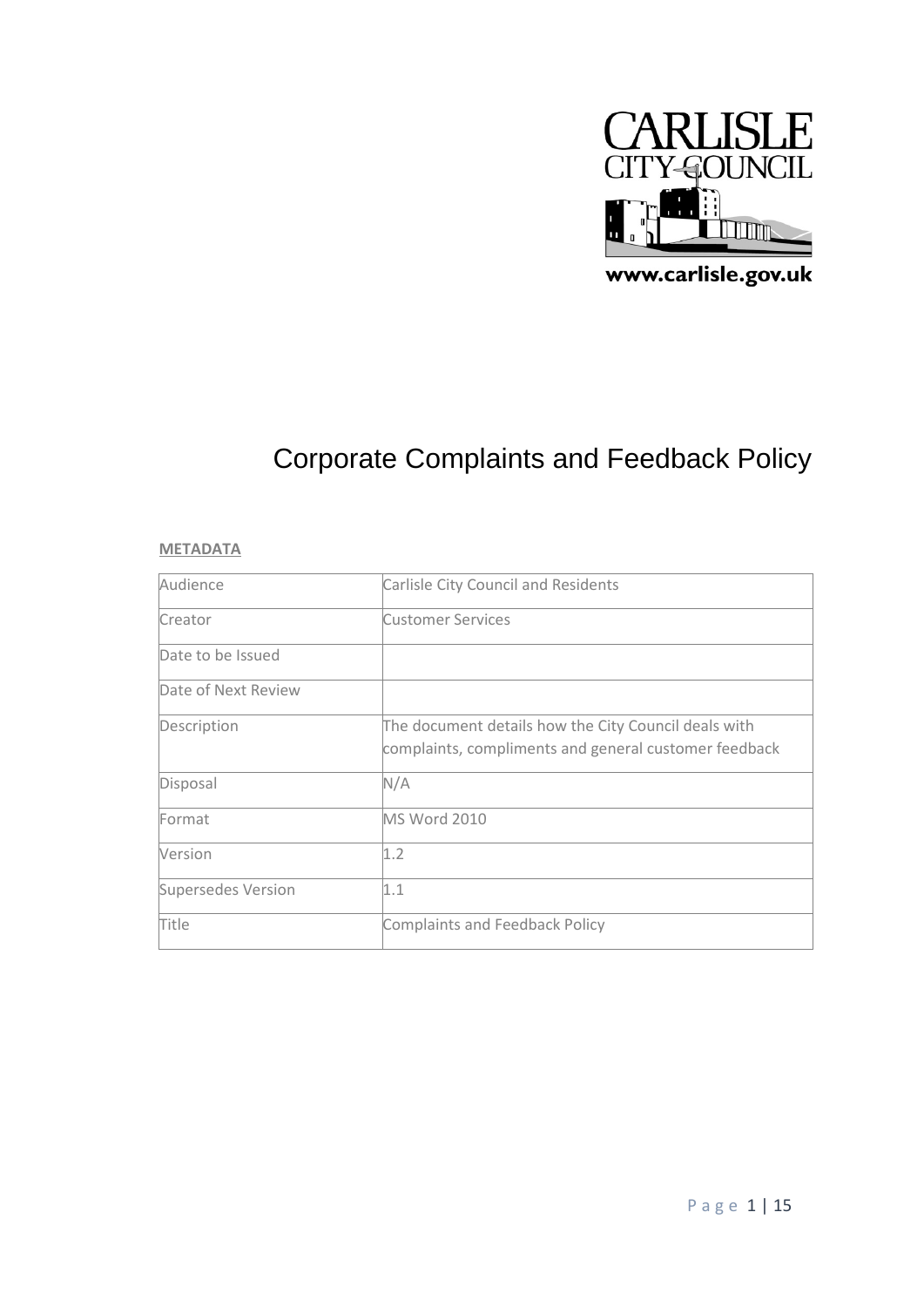THIS PAGE IS INTENTIONALLY BLANK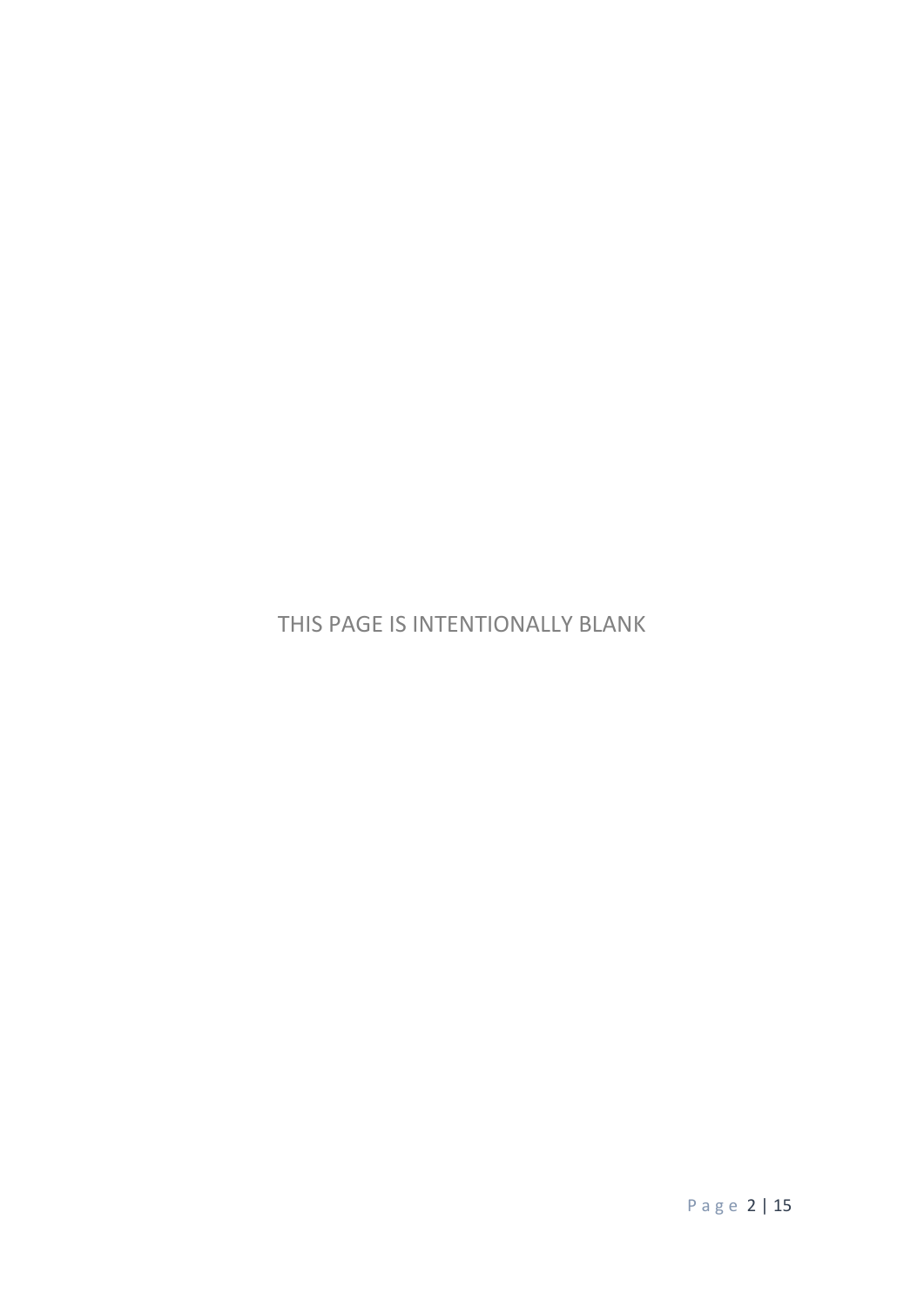#### **Contents**

| Introduction                                  | Page 4  |
|-----------------------------------------------|---------|
| <b>Corporate Complaints Policy</b>            | Page 4  |
| <b>Aims of the Policy</b>                     | Page 5  |
| <b>Definitions</b>                            | Page 6  |
| <b>Registering a Compliant</b>                | Page 7  |
| <b>Responding to a Complaint</b>              | Page 7  |
| <b>Informal Response to Complaints</b>        | Page 8  |
| <b>The Corporate Complaints Process</b>       | Page 9  |
| <b>Complaint Escalation</b>                   | Page 10 |
| <b>Compliments</b>                            | Page 11 |
| <b>General Feedback</b>                       | Page 11 |
| <b>Complaints About Contractors</b>           | Page 11 |
| <b>Timescales</b>                             | Page 11 |
| <b>Unreasonable or persistent Complaints</b>  | Page 13 |
| <b>Monitoring</b>                             | Page 13 |
| <b>Links to Other Policies and Procedures</b> | Page 14 |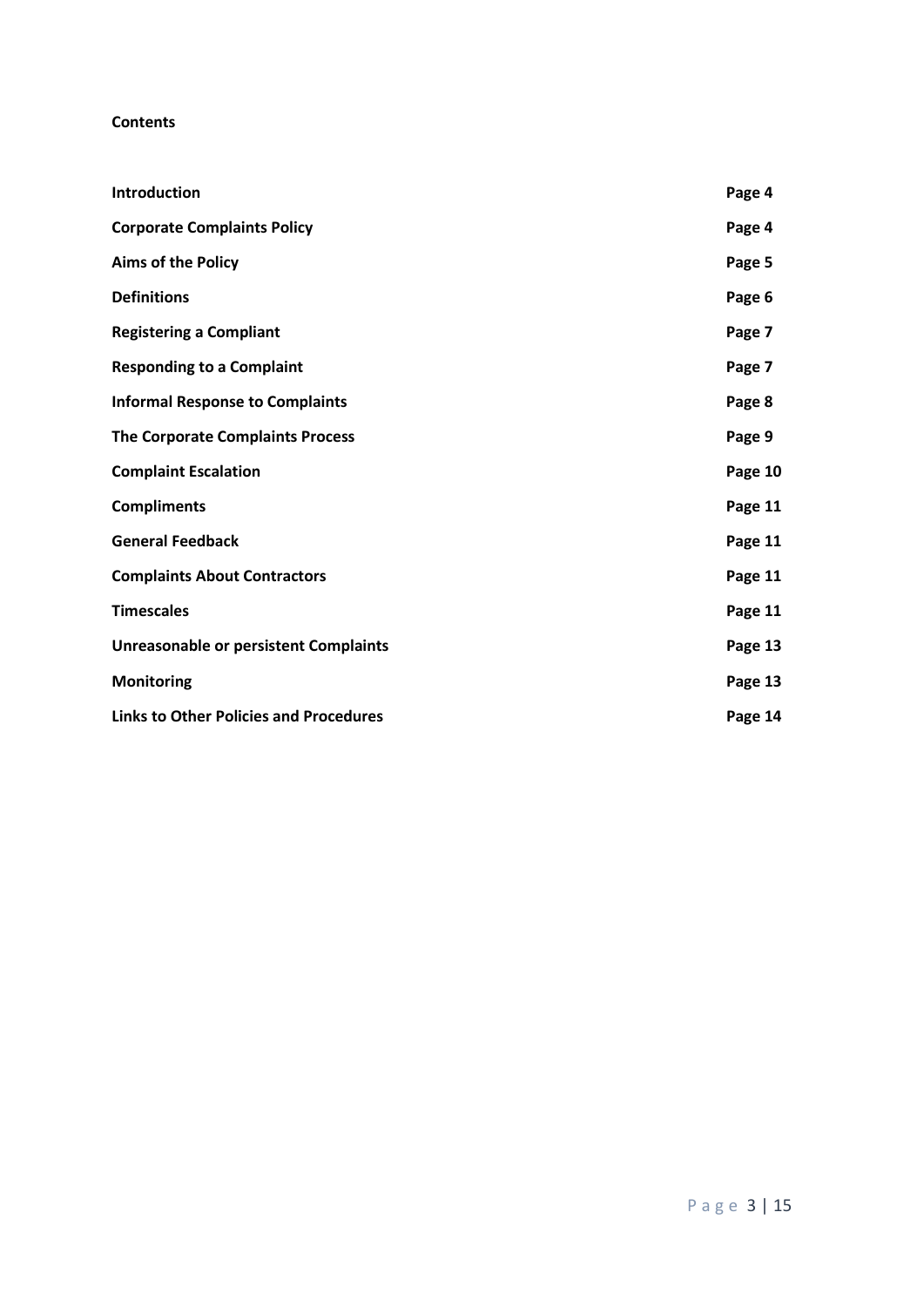## **1 Introduction**

- 1.1Carlisle City Council (the Council) values feedback about its services and recognises the right of all its customers to complain, compliment or make suggestions about any Council activity or service. Stakeholders include local residents and businesses, visitors, suppliers of services, community groups and any other group or individual that uses or is affected by its services. The Council is committed to ensuring that it uses customer feedback to help improve services and to focus on the needs of its customers.
	- 1.2 The Council is committed to ensuring that all people are given full and equal access to this policy and its services. This policy can therefore be made available upon request in Braille, large print, community languages, on audio or pictorially.

#### **2. Corporate Complaints**

- 2.1 The Corporate Complaints policy is in place to investigate an expression of dissatisfaction about the standards of service, officer conduct or breach of council process or legislation
- 2.2 The Corporate Complaints policy cannot rectify or overturn any dissatisfaction with any Council decisions where an alternative route of appeal or resolution exists. In particular:
	- 2.2.1 Any complaints concerning decisions of the Development Control Committee (or delegated decisions taken by Officers) or technical queries regarding planning legislation must be pursued through the statutory Appeals process or Judicial Review process. The Corporate Complaints Policy cannot be used to investigate technical planning matters or legislation;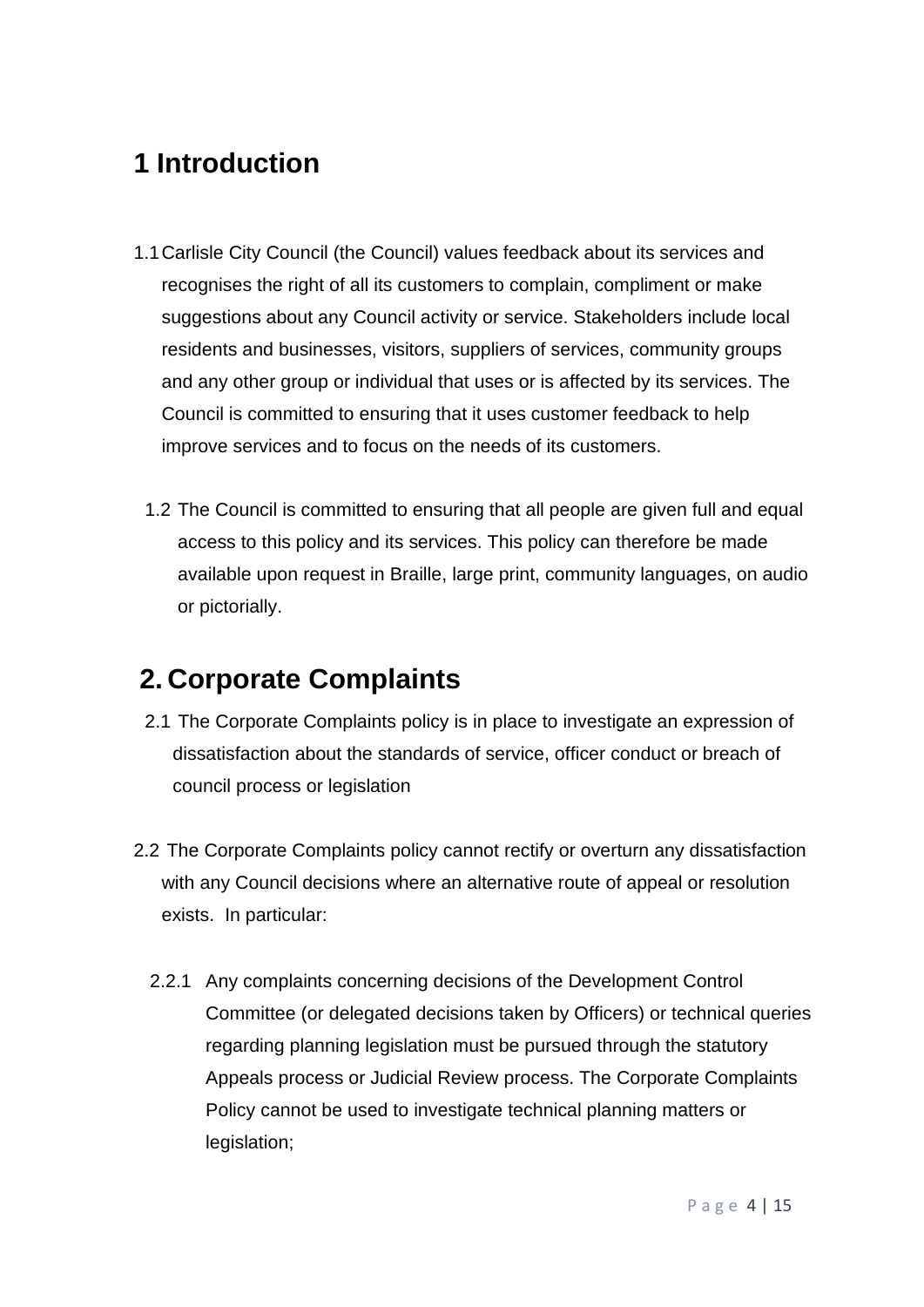- 2.2.2 Any objections concerning decisions of the Licensing Committee or Regulatory Panel (or delegated decisions taken by Officers) must be pursued through the statutory appeals process. The Corporate Complaints Policy cannot be used to challenge technical licensing matters or legislation;
- 2.2.3 Any objections to the instigation of enforcement action (for example, the issue of enforcement notices, prohibition notices, etc) may only be challenged using the appropriate statutory legal procedure for the type of enforcement action;
- 2.2.4 Any appeal against a charge for Council Tax or Business Rates must be pursued using the appropriate statutory procedure; and
- 2.2.5 Any complaint about an Elected Member must be dealt with using the separate procedure within the Members' Code of Conduct.
- 2.2.6 Correspondence in relation to Data Protection concerns will be treated as a Stage 1 Response (See section 8) and thereafter signposted to the Information Commissioners Office (ICO) as the appropriate appeals pathway.
- 2.2.7 Freedom of Information (FOI) and Environmental Information Requests (EIR) will be handled through the council's internal review process.

This list is not exhaustive. Where a separate route of challenge or appeal exists, the Corporate Complaints policy may not be used.

2.3 Correspondence which does not fall within the Scope of this Corporate Complaints Policy will be directed to the relevant department which will either provide an Informal Response (see section 7) or advise the complainant of the appropriate appeals process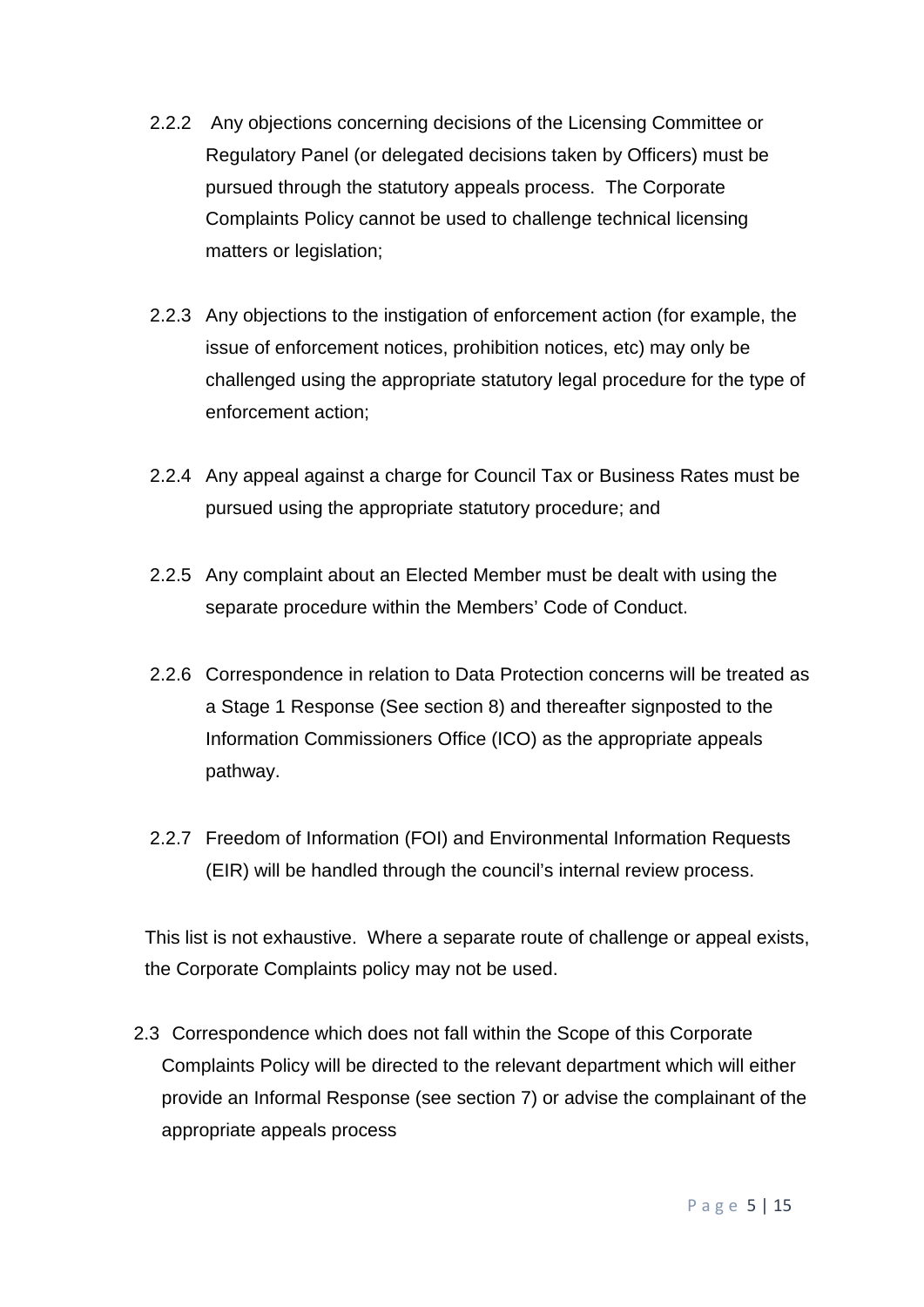## **3. Aims of this Policy**

- 3.1 The aim of this policy is to facilitate the best possible professional practice by the Council and deliver excellent customer service. Specifically, it aims to:
	- 3.1.1 Record all complaints, compliments, and suggestions to help the Council analyse customer feedback and inform future service planning and delivery.
	- 3.1.2 Encourage easy access to the customer feedback process
	- 3.1.3 Use plain language in all communications
	- 3.1.4 Monitor the progress of ongoing complaints to make sure customers receive a response in time.
	- 3.1.5 Keep customers informed when a full response cannot be sent in time
	- 3.1.6 Conform to the principles of natural justice and treat all customers with dignity and respect.
	- 3.1.7 Apologise when we have done something wrong and explain how we will resolve the issue and avoid similar occurrences in future
	- 3.1.8 Explain where we have not done something wrong, to avoid misunderstandings.

### **4. Definitions**

4.1The following terms are used in this document:

| <b>Corporate Complaint</b> | An expression of dissatisfaction about<br>the standards of service, officer<br>conduct or breach of council process<br>or legislation |
|----------------------------|---------------------------------------------------------------------------------------------------------------------------------------|
| Compliment                 | An expression of praise or<br>congratulations (for the Council or its<br>staff) that goes beyond positive<br>recognition              |
| <b>General Feedback</b>    | A comment or suggestion, positive or<br>negative, which does not constitute a                                                         |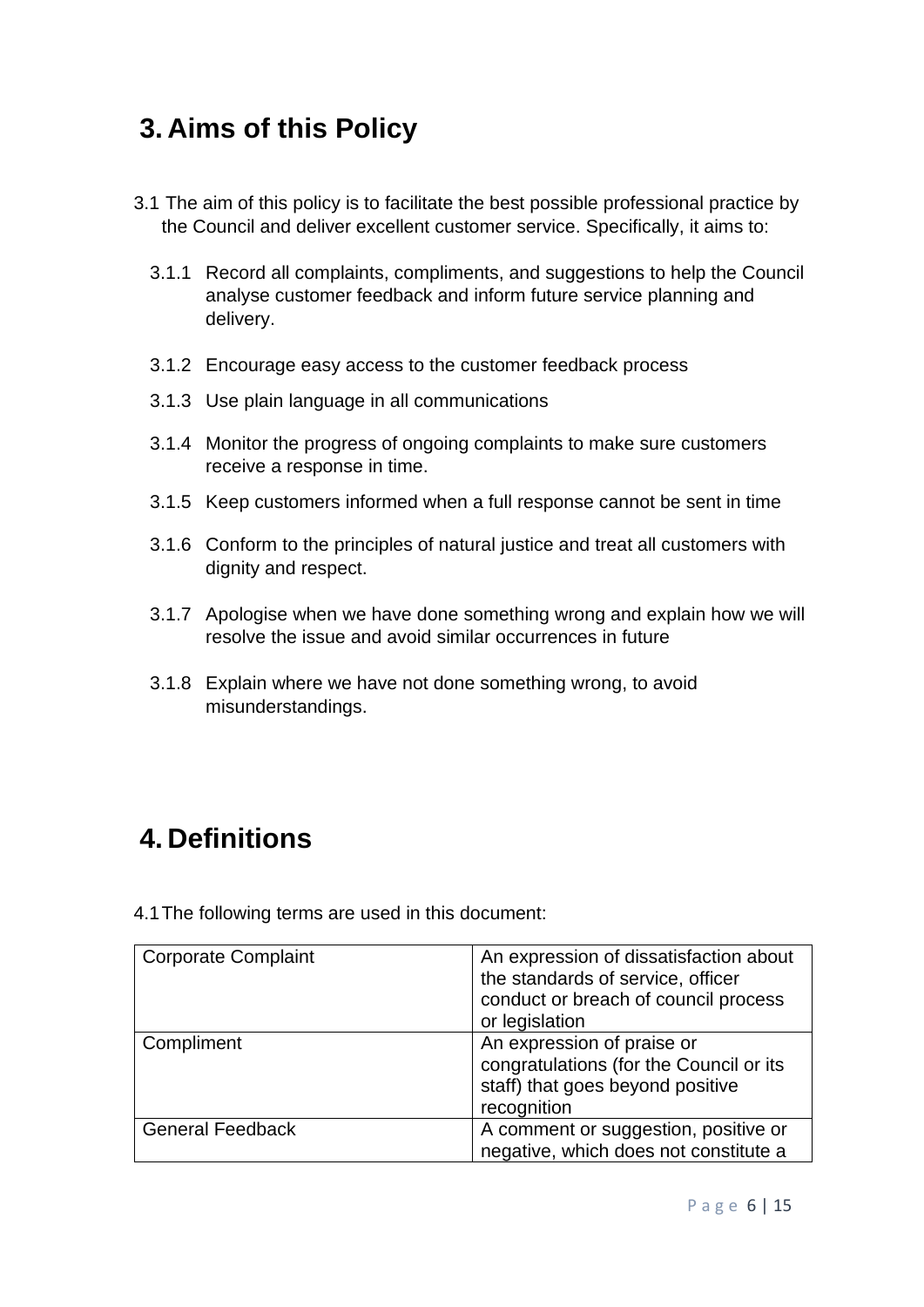|                            | complaint but relates to the services<br>provided by the Council                                                                         |
|----------------------------|------------------------------------------------------------------------------------------------------------------------------------------|
| <b>Informal Resolution</b> | A means of responding to general<br>feedback and to correspondence<br>which do not fall within the Corporate<br><b>Complaints Policy</b> |
| Member or Elected Member   | A Councillor for Carlisle City Council,<br>elected to hold office by the residents<br>of Carlisle                                        |
| Officer                    | An employee, agency worker or<br>volunteer for Carlisle City Council                                                                     |

## **5. Registering a Complaint**

- 5.1 All complaints must be put forward in writing to ensure complainants can fully describe their issues and to avoid any misunderstanding over the nature of the complaint. For this reason, we do not accept Corporate Complaints over the telephone. Complaints may be forwarded to the complaints department from internal departments.
- 5.2Should you require assistance in submitting a complaint you can visit our contact centre in person and one of our advisors will help you submit your complaint. Help is also available from Citizens Advice (Carlisle & Eden) who can be contacted by:
	- 5.2.1 Telephone 0808 278 7844
	- 5.2.2 Web Form <http://www.cac-e.org.uk/make-a-referral/>
	- 5.2.3 In Person 4<sup>th</sup> Floor, Broadacre House, 16-20 Lowther Street, Carlisle, CA3 8DA
- 5.3Complaints should be submitted in any of the following ways:
	- 5.3.1 Email [complaints@carlisle.gov.uk](mailto:complaints@carlisle.gov.uk)
	- 5.3.2 Web Form [https://www.carlisle.gov.uk/Council/More-about-the](https://www.carlisle.gov.uk/Council/More-about-the-council/Corporate-Complaints)[council/Corporate-Complaints](https://www.carlisle.gov.uk/Council/More-about-the-council/Corporate-Complaints)
	- 5.3.3 Post Corporate Complaints, Carlisle City Council. Civic Centre, Carlisle, CA3 8QG
- 5.4The Council may not investigate complaints when the issue took place more than 6 months before the receipt of the complaint, specifically in instances where: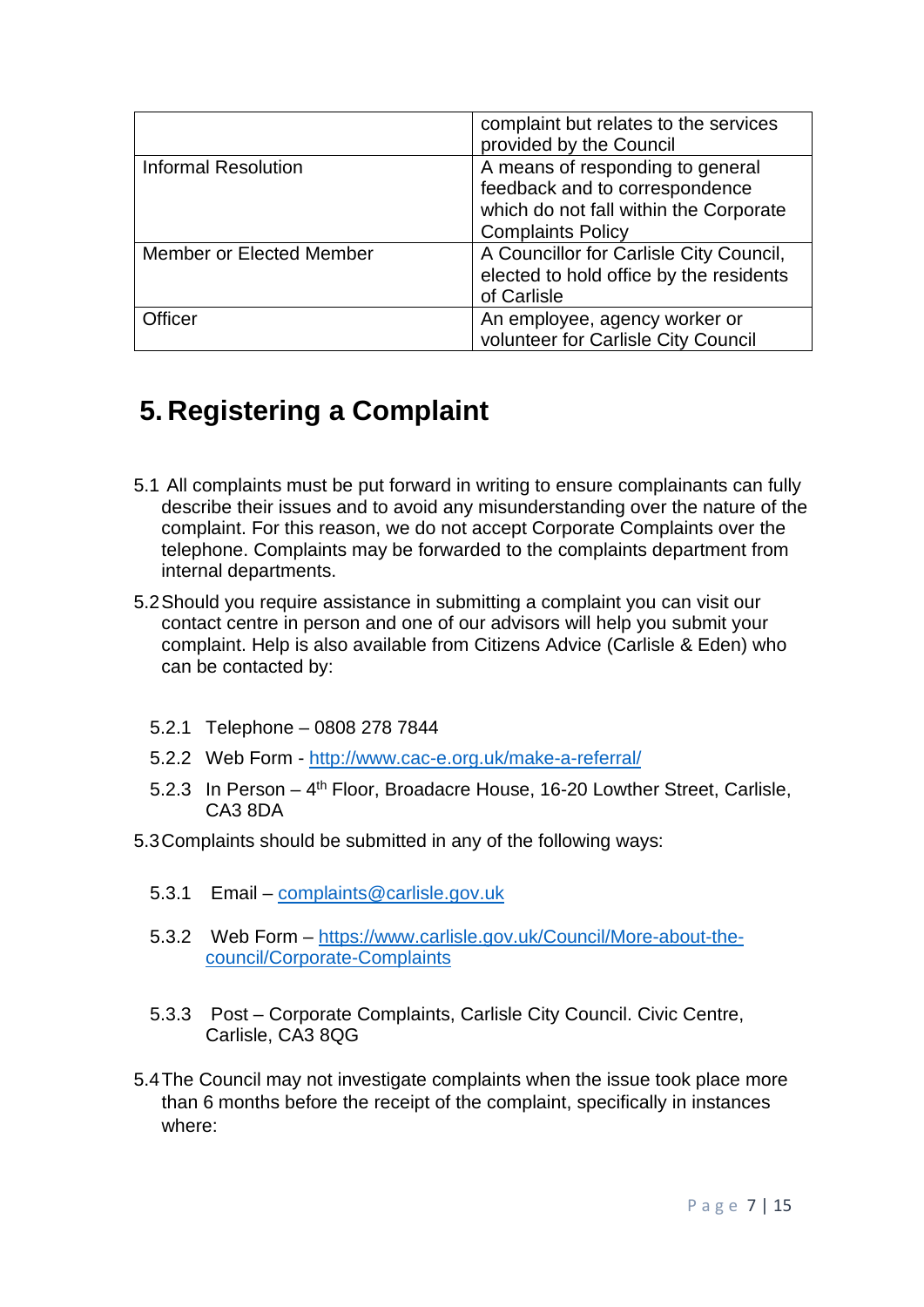- 5.4.1 Complaints of service failures, where due to the time elapsed, we cannot appropriately investigate or form a definitive conclusion
- 5.4.2 The complaint has already been investigated and there is no new evidence to warrant further investigation
- 5.4.3 The complainant cannot provide evidence of historic service failures

## **6. Responding to a Complaint**

- 6.1Upon receipt of a Complaint, we will provide the complainant with an acknowledgement within the timescale set out in the table at section 13.
- 6.2 Complaints submitted by Online Form or Email will be responded to using the email address provided by the complainant. Complaints submitted by post will be responded to by letter to the address provided by the complainant unless a valid email address has been provided therein.
- 6.3 The Council cannot respond to correspondence that does not have appropriate contact details.
- 6.4 The acknowledgement will provide the complainant with:
	- 6.4.1 Confirmation that comments will be treated as a Corporate Complaint, what stage your complaint is being investigated and if the complainant will receive an Informal Response (see section 7);
	- 6.4.2 The officer or department that will be investigating the complaint;
	- 6.4.3 Timescales of when the complainant will receive a response;
	- 6.4.4 A copy of the Corporate Complaints and Feedback Policy.

#### **7. Informal Response to Correspondence**

7.1 Where correspondence does not constitute a Corporate Complaint, the customer will receive an Informal Response. Informal responses are provided by the relevant department.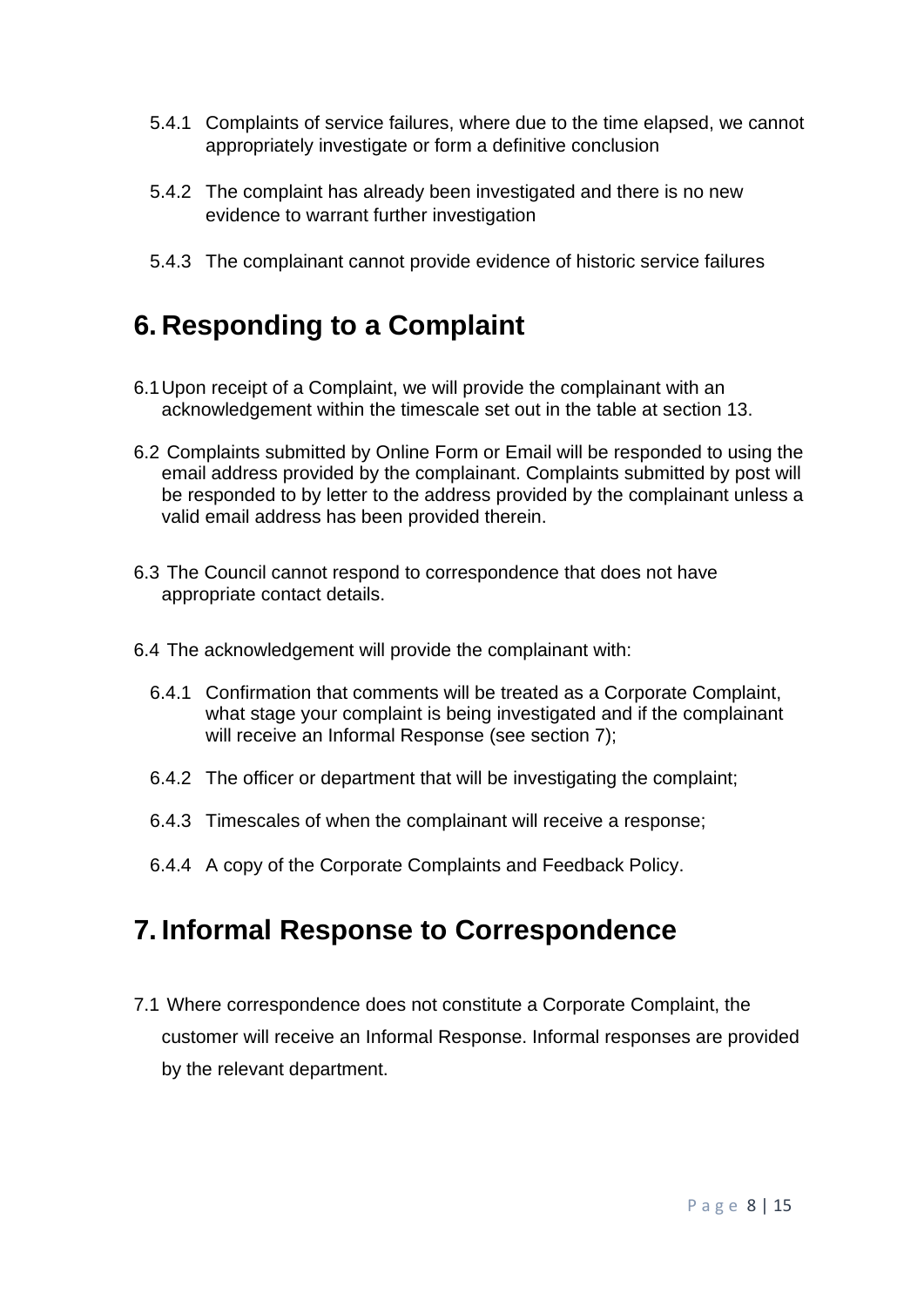- 7.2If the complaint does not constitute a Corporate Complaint because another route of appeal or challenge exists, the complainant will be advised of the existence of that procedure within 5 working days.
- 7.3Where 7.2 does not apply, the department should carry out a full review of the correspondence. Where it is found that the Council would not act any differently should the same, or similar, circumstances arise again, either because of our statutory duties to carry out council functions or legislative requirements that the council must uphold, or, for reasons outlined in Section 2, this will be fully explained to the customer.
- 7.4 Informal Responses aim to provide assurance that the circumstances giving rise to dissatisfaction have been fully investigated. Any correspondence treated as an informal Response cannot be escalated.
- 7.5If the customer remains dissatisfied, they can submit a complaint to the Local Government Ombudsman (see section 8.8).

### **8. The Corporate Complaints Process**

- 8.1 Where a complaint has been acknowledged to be a Corporate Complaint, the appropriate officer of the relevant department will carry out a full review of the complaint and provide a Stage 1 response. The response will explain the decision which the investigating officer has reached, and the reasons for reaching that decision.
- 8.2Investigation into the complaint at this stage will usually be conducted by an officer or relevant service manager of the department. In instances where the complainant has already received a response from the officer or service manager, before a corporate complaint was submitted, or, if the complaint is specific to the officer or service manager, the Council may select another relevant officer to respond. Complainants will be notified who will be investigating their complaint at the acknowledgement stage.
- 8.3 If the complainant is dissatisfied by the Stage 1 response, they may request that the complaint be escalated (see section 9).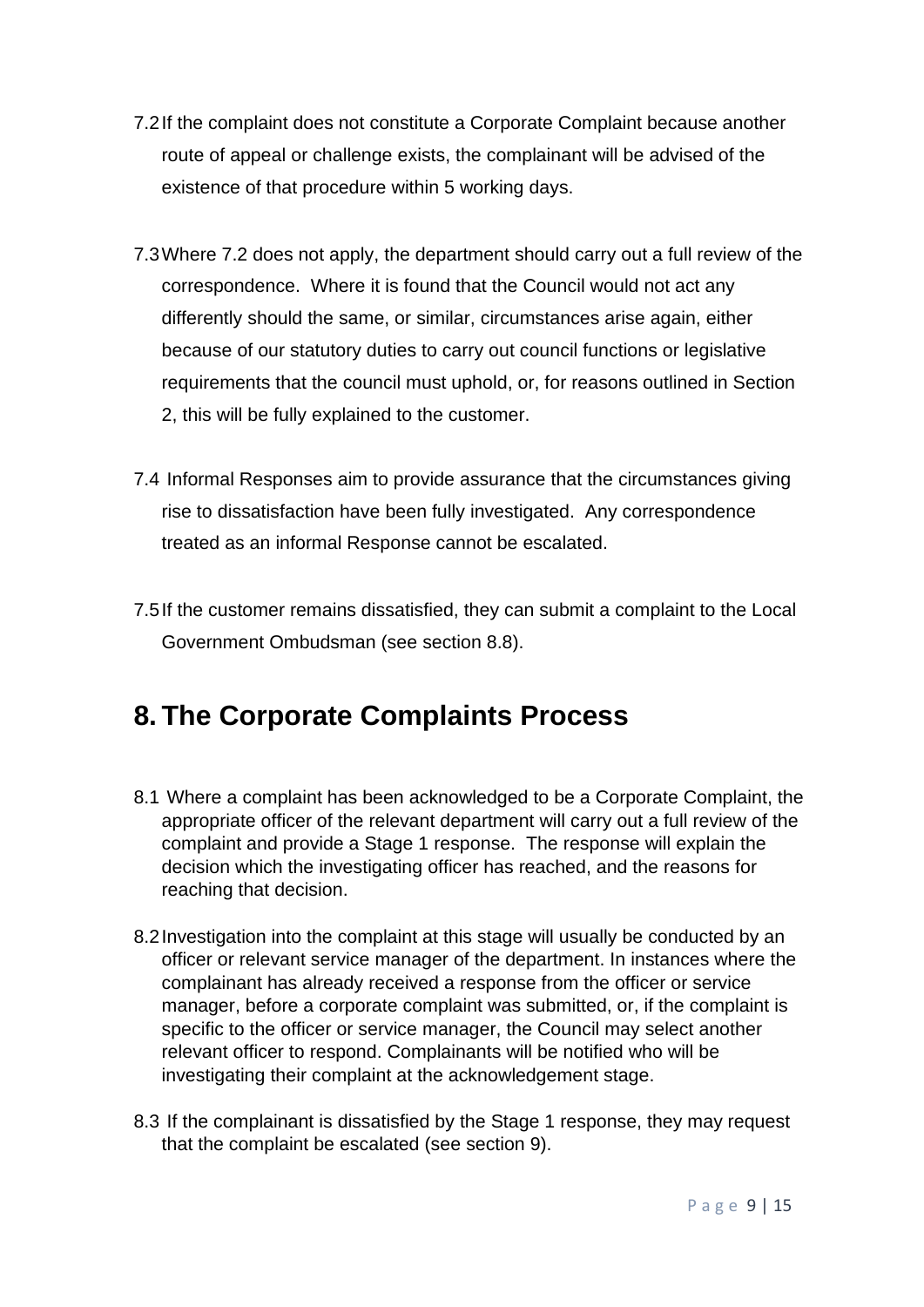- 8.4At Stage 2 the complaint will be reviewed again. This will involve a review of the circumstances alleged by the complainant and will also take into consideration the Stage 1 decision. A response will be provided to the complainant setting out the Stage 2 decision and providing reasons for the decision.
- 8.5The Stage 2 review will usually be carried out by the Service Manager or Corporate Director responsible for the relevant department. In instances where the Service Manager or Corporate Director carried out the Stage 1 review, the Council will select another officer to respond. Complainants will be notified who will be investigating their complaint at the escalation stage.
- 8.6 If the complainant remains dissatisfied after receiving the Stage 2 response, they may request that it be escalated to Stage 3. The complaint is required to provide further detail as to why they wish the complaint to be escalated. For guidance, refer to section 9.
- 8.7Stage 3 of the Corporate Complaints process involves a hearing before one of the Council's Appeals Panels. The Appeals Panel is a formal committee of the Council, comprising Elected Members. Complainants will be asked to attend a meeting of the Appeals Panel on a mutually agreed date. Complainants may nominate a person to attend on their behalf. Should the complainant be unable to attend, the panel will take place in their absence. The complaint, the Stage 1 and 2 responses and any relevant supporting material will be collated and submitted to the members of the Appeals Panel in advance of the meeting. The Appeals Panel will consider this information and will hear from the complainant (should they attend) and relevant officers, before reaching a decision. The complainant will be notified of the decision in writing within 15 working days of the conclusion of the hearing.
- 8.8 If a complainant remains unsatisfied with the Councils response following a complaint passing through the Corporate Complaint Process, they can contact the Local Government Ombudsman (LGO) who are an independent body that considers both sides and makes a judgment, which will be reported to all parties. The LGO can be contacted at:
	- 8.8.1 Local Government Ombudsman, PO Box 4771, Coventry, CV4 0EH
	- 8.8.2 Online <https://complaints.lgo.org.uk/>
	- 8.8.3 Telephone 0300 061 0614

#### **9. Complaint Escalation**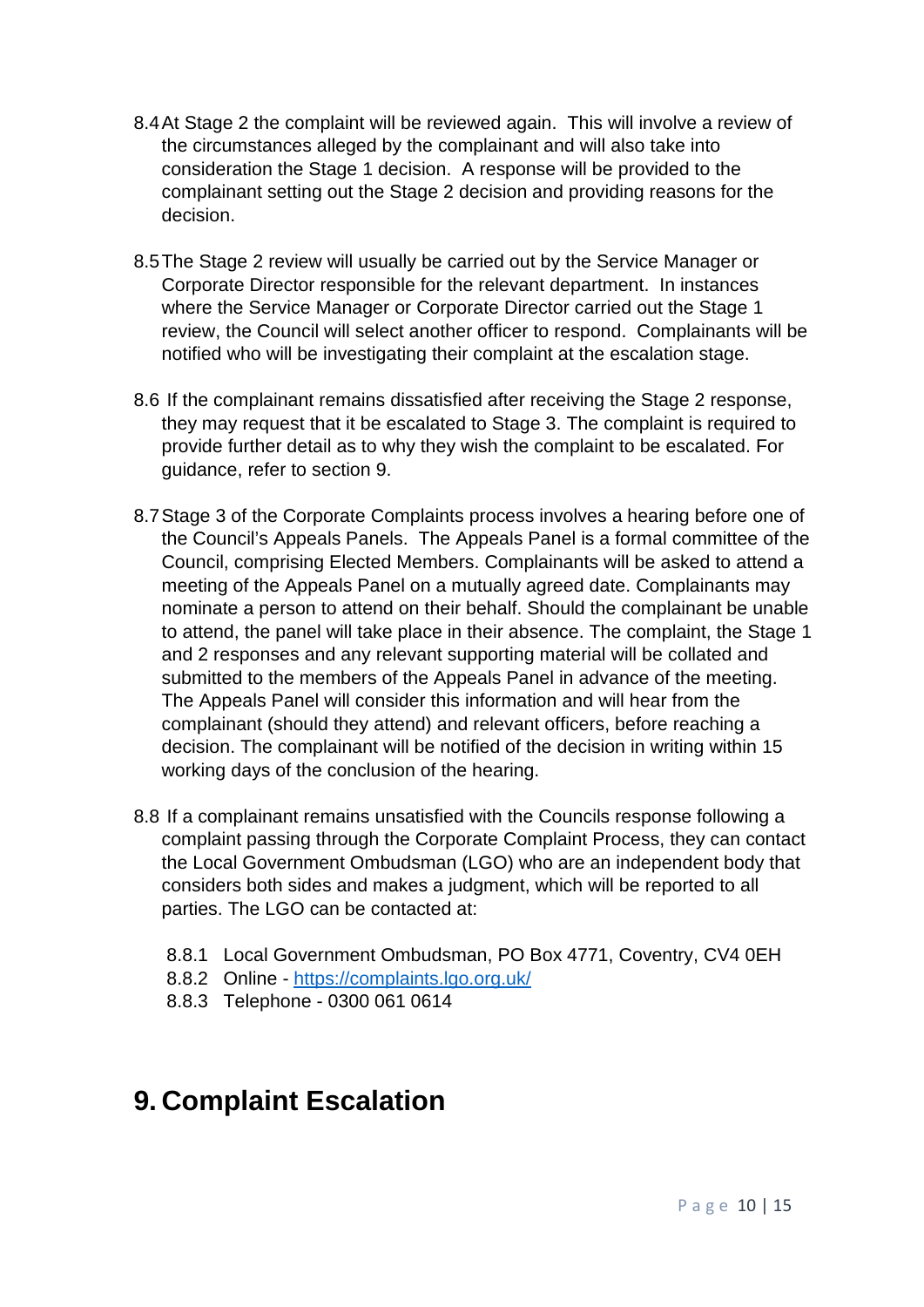- 9.1If a complainant is unsatisfied with a Stage 1 or Stage 2 response, they have a right to request that their complaint be escalated to the next stage of the Corporate Complaints Process. The request to escalate a complaint must be received by the Council within 28 days of the Council's response.
- 9.2 To escalate a complaint, the complaint must provide the following information to ensure the next investigating officer can appropriately carry out an investigation.
	- 9.2.1 What part of the complaint response was unsatisfactory; and/or
	- 9.2.2 Highlight where an issue or point within a complaint has not been addressed appropriately; and/or
	- 9.2.3 Any part of the response that is factually incorrect
- 9.3 The Council must consider the time and resource of responding to Corporate Complaints and can decide not to escalate a complaint in the following circumstances:
	- 9.3.1 Where it is deemed that a response has already fully investigated all points of a Corporate Complaint and either the Council is not at fault or an apology has been provided and no further action can be practicably taken;
	- 9.3.2 Where the Council does not have the power or influence to rectify the substantive issue; or
	- 9.3.3 Where additional points have been continually raised throughout the complaints process that detract from resolving the substantive issue
- 9.4 Before taking a decision not to escalate a complaint, the Council will consider any information provided by the complainant in the request to escalate and will balance this against the time and resource allocation which are likely to be incurred by the Council in dealing with the complaint. A decision not to escalate the complaint will not prevent the complainant contacting the Local Government Ombudsman (see section 8.8).

## **10. Compliments**

10.1 Where a compliment is received from a stakeholder, congratulations on excellent service will be given to the individual employees by the appropriate manager or Director.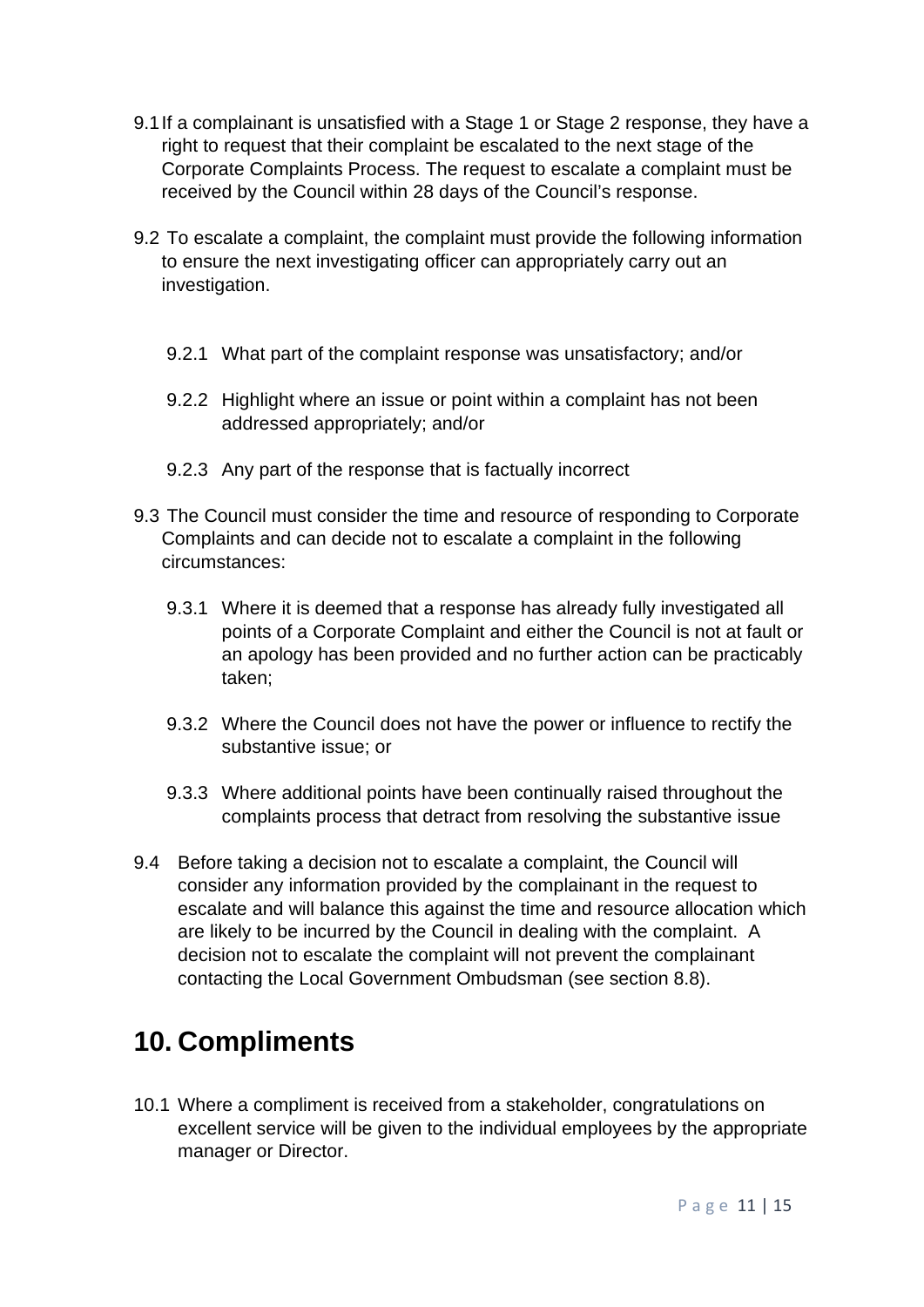## **11.General Feedback**

11.1 The Council will log details of the customer's feedback and write an Informal Response to the customer within fifteen working days detailing how we will approach the feedback given and any resulting actions.

## **12.Complaints about Contractors**

12.1 The Council requires any contractor providing services on its behalf to comply with this policy. They will therefore respond to customer complaints within the same timescale, provide the Council with information when required to do so, and assist the Council with complaint investigations as appropriate.

## **13. Timescales**

13.1 The below table sets out the timescales applicable throughout the Corporate Complaint Process

| <b>Action</b>                    | <b>Timescale</b>       | <b>Responsibility</b> |
|----------------------------------|------------------------|-----------------------|
| Complainant to receive an        | Within 5 Working days  | Council               |
| acknowledgement                  | from receipt of        |                       |
|                                  | complaint              |                       |
| Receive an informal response (if | Within 15 Working      | Council               |
| applicable)                      | days from receipt      |                       |
|                                  | complaint (NB any      |                       |
|                                  | advice regarding       |                       |
|                                  | statutory routes of    |                       |
|                                  | appeal or challenge to |                       |
|                                  | be provided within 5   |                       |
|                                  | working days)          |                       |
| Stage 1 Response                 | Within 15 Working      | Council               |
|                                  | days from receipt of   |                       |
|                                  | complaint              |                       |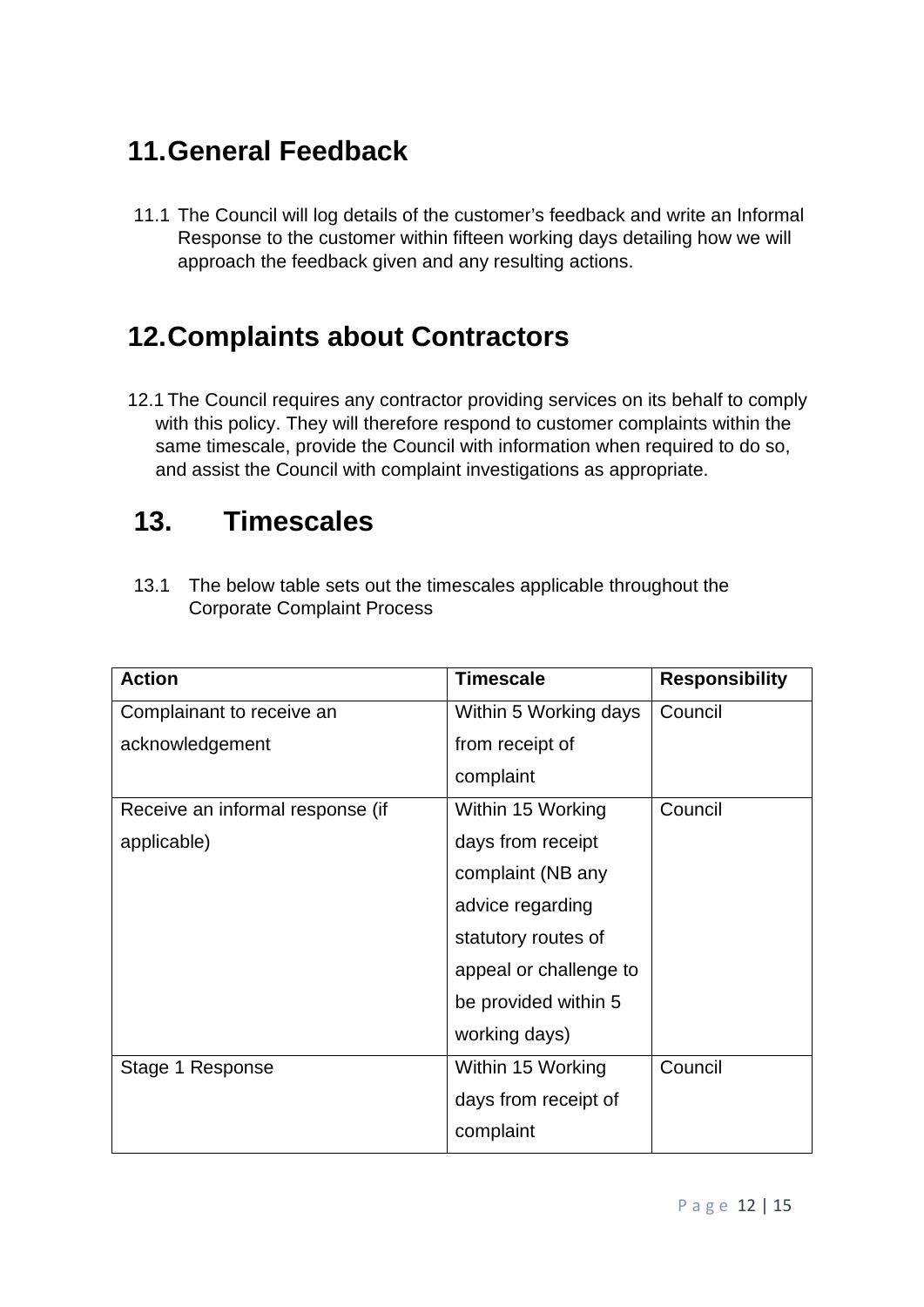| Request to Escalate to Stage 2            | Within 28 Days from    | Complainant |
|-------------------------------------------|------------------------|-------------|
| (See Complaint Escalation for             | date on the Stage 1    |             |
| Guidance)                                 | response               |             |
| Outcome of the Escalation Request         | Within 5 working days  | Council     |
|                                           | of the escalation      |             |
|                                           | request                |             |
| Stage 2 Response                          | Within 15 Working      | Council     |
|                                           | Days of the Escalation |             |
|                                           | Request                |             |
| Request to Escalate to Stage 3            | Within 28 Days from    | Complainant |
| (See Complaint Escalation for             | date on the Stage 2    |             |
| Guidance)                                 | response               |             |
| <b>Outcome of Escalation Request</b>      | Within 5 working days  | Council     |
|                                           | of the escalation      |             |
|                                           | request                |             |
| <b>Confirmation of Appeals Panel Date</b> | <b>Mutually Agreed</b> | Council /   |
|                                           |                        | Complainant |
| Outcome of Appeals Panel                  | Within 15 Working      | Council     |
|                                           | Days of Panel Date     |             |

12.2 Where a complaint is complex, we may need more time to fully investigate and appropriately respond. If this is the case, the complainant will be notified of amended timescales.

## **13. Unreasonable or Persistent Complainants**

13.1 Occasionally stakeholders misuse the Corporate Complaints Process. In such cases the Council has a duty to ensure it does not misuse public money by pursuing unreasonable or unreasonably persistent complainants. It also has a duty to protect its staff and Members from unacceptable behaviour and harassment.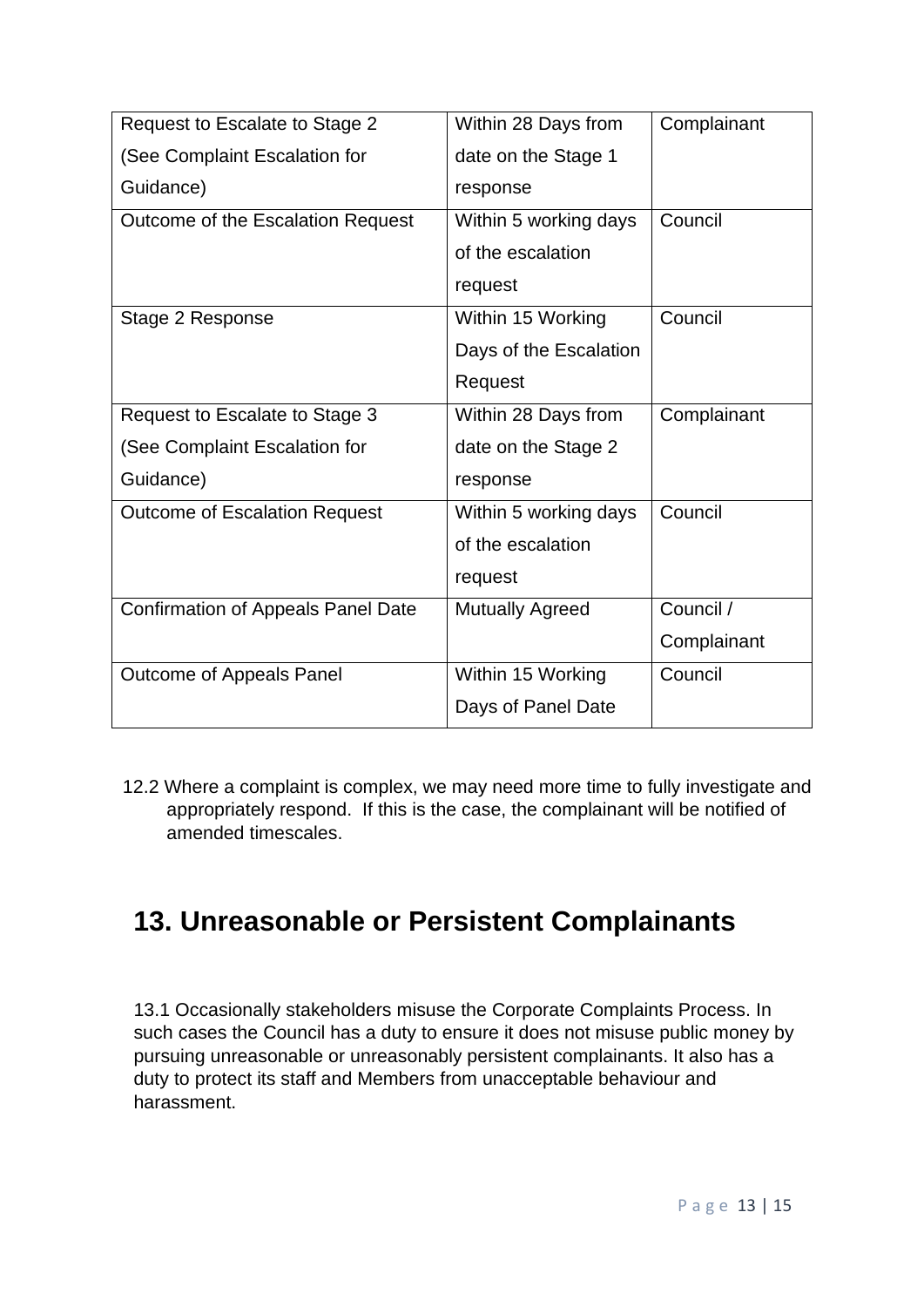13.2 If a manager therefore considers that a complainant is being unreasonable or unacceptable in their complaint(s) or action(s), the matter will be referred to the Senior Management Team who may decide to limit the individual(s) personal contact, either by telephone or in person, with officers, or Council premises. Such a decision will only be taken after a thorough investigation and the complainant will be informed of the decision and the reason(s) for it in line with the Council's Unreasonable or Persistent Complaints policy. Sanctions on contact are a last resort so an appropriate warning may be issued before any action is taken.

### **14.Monitoring**

- 14.1 This policy may be revised at intervals to be determined by the Council in light of changing needs or when feedback is received from the LGO.
- 14.2 Complaints will be monitored, when possible, from an equalities viewpoint to ensure no group or individuals are inadvertently receiving a sub-standard service.

#### **15.Links with Other Policies and Procedures**

- Codes of Conduct for Employees and Elected Members
- Confidential Reporting Policy
- Data Protection Policy
- Disciplinary Policy, Guidance and Procedures
- Encouraging Mutual Dignity and Respect Policy
- Equal Opportunities and Diversity guidance
- Grievance Procedure
- Health & Safety Policy
- Procurement and Commissioning Strategy
- Comprehensive Equality Scheme
- Unreasonable or Persistent Complaints Policy